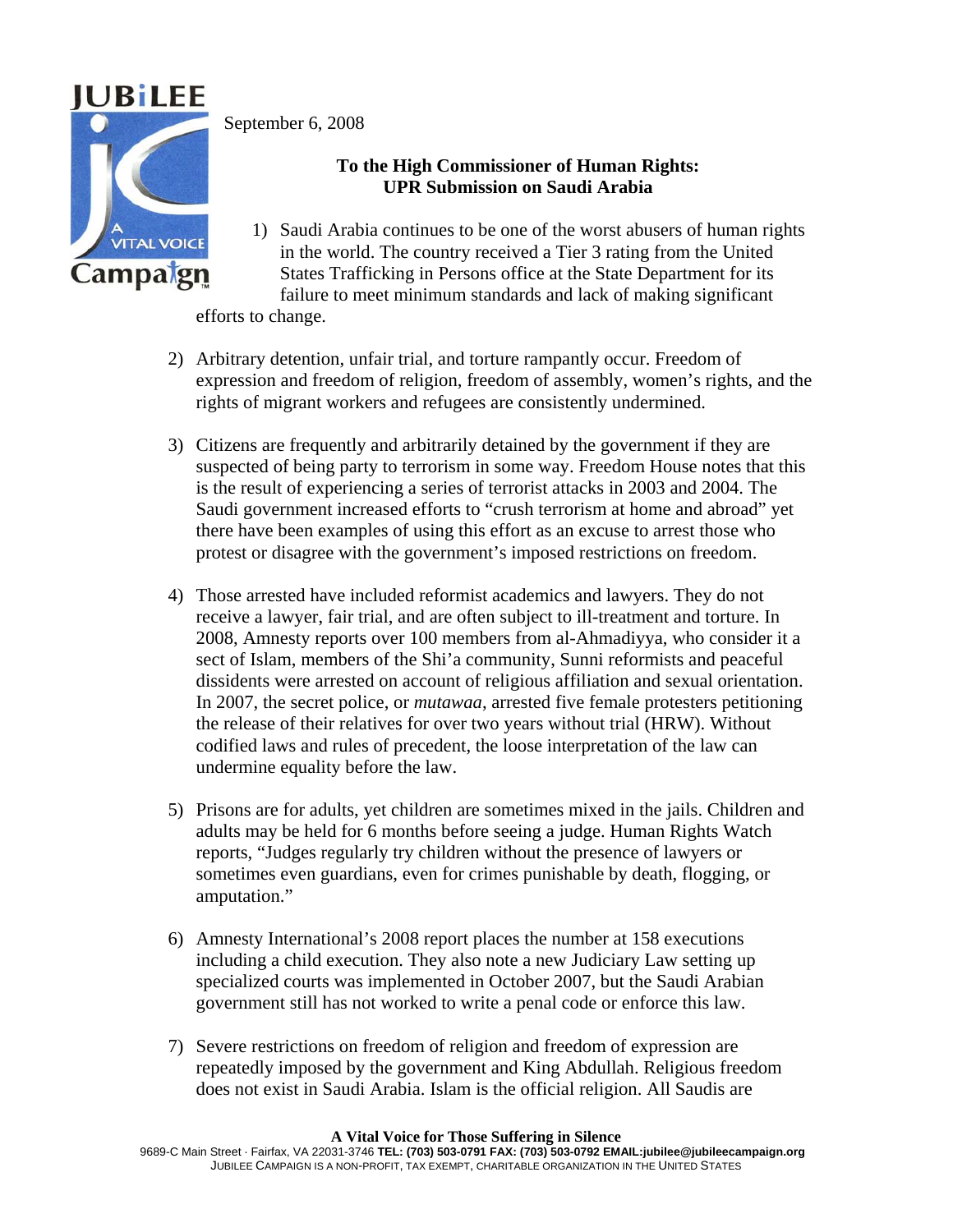required by law to be Muslims. Public practice of any other religion is prohibited even for Shiite and Sufi Muslim minority sects. Private practice of non-Muslims is supposedly recognized, but frequently not respected in actuality.

- 8) The U.S. Commission on International Religious Freedom (USCIRF) 2008 report gives examples of the Saudi government raiding private religious practices. In April 2005, at least 40 Pakistani, three Ethiopian, and two Eritrean Christians performing separate private religious services were arrested in Riyadh during a raid. In April 2006, a visiting Indian Roman Catholic priest was detained for four days and deported from Riyadh for conducting a private religious service. A female Shi'a student in Riyadh was arrested on allegations of proselytizing to other students. She was eventually released. In June, four East African Christians were arrested in Jeddah while leading a private worship ceremony. All were deported the following month.
- 9) Substantial prejudice against ethnic, religious, and national minorities exists in Saudi Arabia. Even though Shiites represent 10 to 15 percent of the population, they have never served in a major government position and reported an increase in discrimination and physical assaults.
- 10) The government tightly controls even the restricted religious activity it does permit—through limits on the building of mosques, the appointment of imams, the regulation of sermons and public celebrations, and the content of religious education in public schools—and suppresses the religious views of Saudi and non-Saudi Muslims who do not conform to the official sect of Sunni Islam.
- 11) The USCIRF reports authorities disallow observance in the eastern Al-Ahsa and Dammam provinces. Saudi authorities use charges of "sorcery" and "witchcraft" against non-conforming Muslims. Citizens are often imprisoned on these charges. In April 2007, an Egyptian Muslim guest was sentenced to death in the town of Arar for allegedly desecrating the Koran and renouncing Islam. Historically, frequent reports were given, including by the State Department, of virulent "anti-Semitic and anti-Christian attitudes expressed in the official media and in sermons delivered by clerics who are under the authority of the Ministry of Islamic Affairs."
- 12) Saudis do not enjoy freedoms of association and assembly. In 2003, the government established the National Human Rights Association (NHRA) to review allegations of human rights violations and monitoring the country's compliance with international human rights agreements, but the group has not taken much action despite complaints.
- 13) Women are working to improve their rights, but continue to be systematically denied any individual or collective freedoms. The Saudi monarchy rules in accordance with a conservative school of Sunni Islam, which includes a male legal guardianship system. HRW explains that the implementation of this system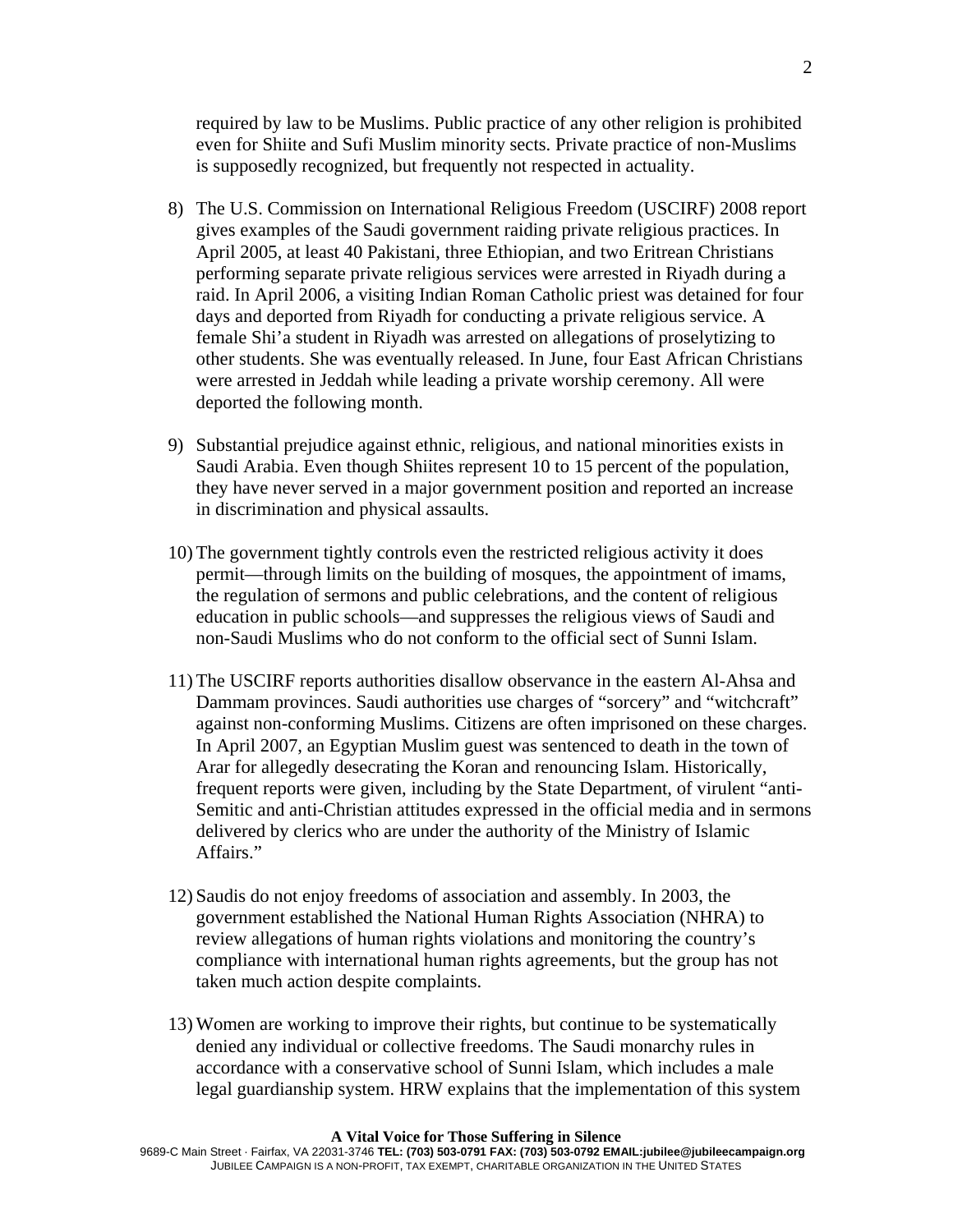requires women to obtain permission from their father, husband, even sons, acting as male guardians to work, travel, study, marry, receive health care, and access government agencies, even to seek protection or redress as victims of domestic violence. Women are not allowed to go out unaccompanied and are rarely in mixed company.

- 14) Amnesty International highlights the case of a woman called Fatima who was forcibly divorced from her husband by her brother against her will and her husband's. Fatima's brother claimed the husband was of "lower status" and did not reveal this when asking for permission to marry Fatima. The court ruled in the brother's favor and now Fatima and her husband may not meet as it would be a "khilwa" offense for a man and woman meeting who are not in the same family. If they were prosecuted, the punishment includes flogging and imprisonment.
- 15) Freedom House reports on some of the improvements made over the year including the fact that now more than half of the country's university students are female, women hold commercial licenses, and have generally become more visible in society in positions such as newscasters on state television and Jeddah's chamber of commerce. In September 2007, women activists petitioned the King with over 1,100 signatures for the right to drive.
- 16) However, punishment of a victim by her attacker and by the court continues to create an unsafe world for the Saudi women. A rape survivor who was condemned for "unlawful mixing" received a 200 lash sentence in November 2007. While the rapists were given 10 years, the victim suffered punishment for breaking the law. If a woman unlawfully mixes, she is at fault even if she is blackmailed, as was the woman in this case.
- 17) Migrant workers frequently encounter abuse even though immigration laws are strict due to the *kafala* (sponsorship) system, which ties migrant workers' employment visas to their employers without checks on abuse of power. The employer is responsible for the worker and the worker requires his permission to enter Saudi Arabia, transfer employment, or leave the country. With such power over employees, workers remain vulnerable to exploitation.
- 18) Exploitation of workers occurs in the work place and domestically. Sex and labor trafficking pervade this secretive society, and victims have little say over their treatment. An example, provided by an extensive 2008 HRW report "As if I am not Human" on Asian migrants working in Saudi Arabia, comes from Nour Miyati from Indonesia. She was beaten daily by her employers—husband and wife—and was denied medical treatment to the point of losing her fingers to gangrene. Nour had to endure court proceedings of over three years after a doctor noted her condition and was able to get her out. Initially she was charged with making false allegations and given 79 lashings, but eventually charges were dropped against her and the female employer. She received a very small sum, 2,500 riyals (\$668) for injury compensation.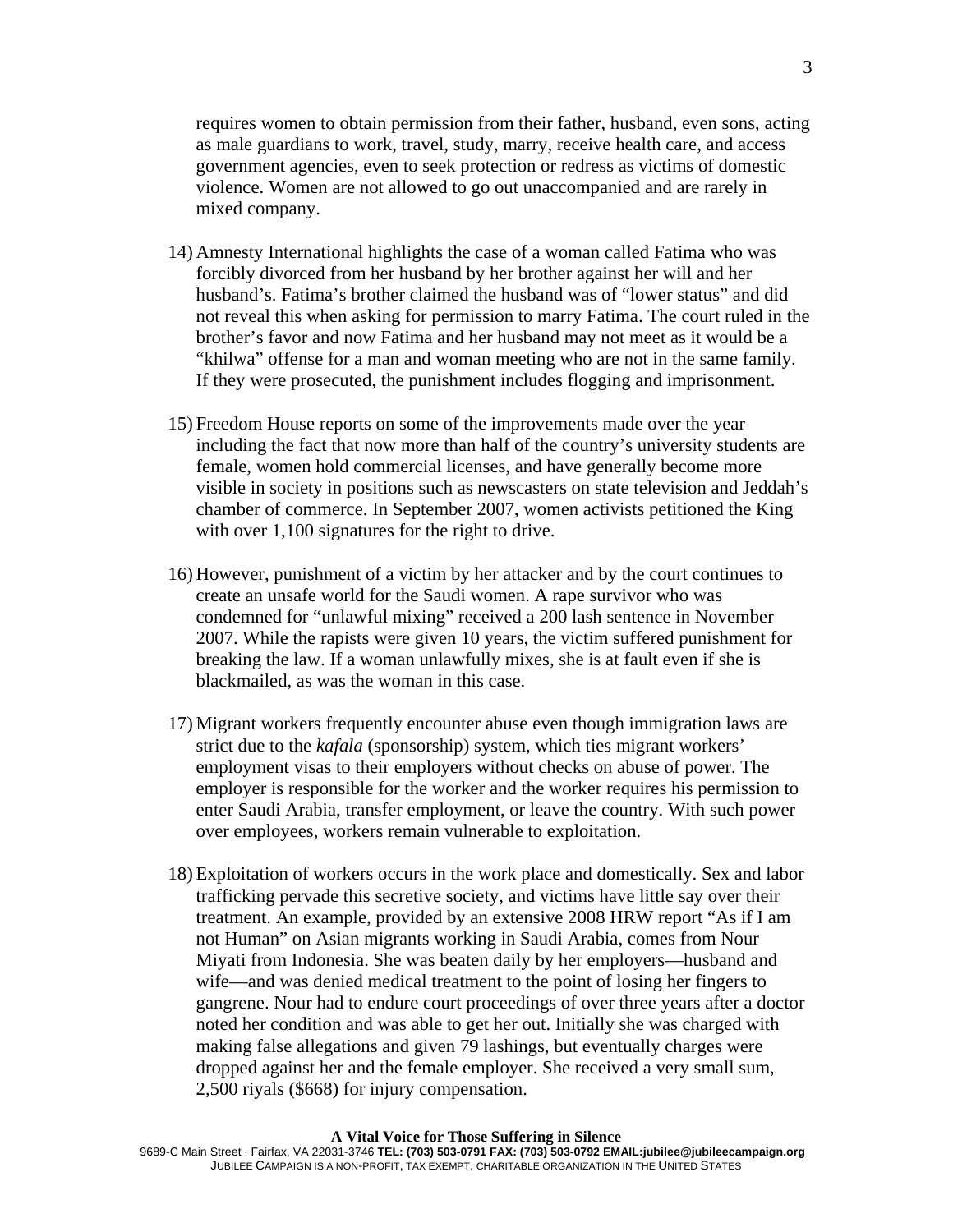- 19) Another worker tells her story in the same report known as Ani R. She was brought to Saudi Arabia at 17 by her husband, who was also her sponsor, on an employment visa. After enduring severe physical abuse, Ani escaped. The police forced her to go back to her husband even after she admitted "he always beats me" and requested to go to the Indonesian embassy. Their attitude was "You are better off with the sponsor because you didn't even earn enough for your ticket home."
- 20) Labor laws do not protect domestic workers. Labor-sending governments including the Philippines, Indonesia, and Sri Lanka, have not been able to negotiate around the bilateral labor agreements of the *kafala* system of Saudi Arabia.
- 21) According to HRW, Saudi Arabia has done little to prevent trafficking or prosecute traffickers, but "routinely arrests and returns trafficked children to countries such as Somalia or Chad where they risk recruitment as child soldiers, trafficking, and other serious abuses." These children have no protection, though Saudi Arabia is party to the UN Convention on the Rights of the Child.
- 22) The Saudi government is not party to any legislation concerning the Status of Refugees or the Palestinian refugees. The U.S. Committee for Refugees and Immigrants (USCRI) reports in 2008 that Palestinians have tended towards better treatment by the government, but neither they nor non-Palestinian refugees are protected from persecution and refoulement. Instead, "only those who had residence permits could apply for asylum and barred those who entered illegally or overstayed on pilgrimage visas from ever receiving it."
- 23) Case studies include a February 2007 "swap" in which the Saudi government repatriated three Yemenis in exchange for twelve Saudis to Yemen. When a Palestinian refugee tried to renew his residency permit, he was arrested for not working for his sponsor. Authorities detained him for weeks without visitors, telephone calls, or outside food or clothes. In September, Chinese Muslim Uighurs residing in the Jeddah area were also sent back to their countries without a right or chance to seek asylum; and in December, authorities arrested a Tunisian who fled his country due to feared religious persecution without charges well into 2008 (USCRI).
- 24) All refugees had access to education, Iraqi refugees received some aid and social services, but "Public Relief and Education Refugees" could not qualify for social security or guaranteed health services. They required a sponsor to do any business or to get permission to leave the country.
- 25) The *Kafala* system needs amending so that workers can not be so easily exploited by their sponsoring employers. Jubilee Campaign agrees with HRW that Saudi Arabia should be encouraged by international powers to adopt the proposed annex